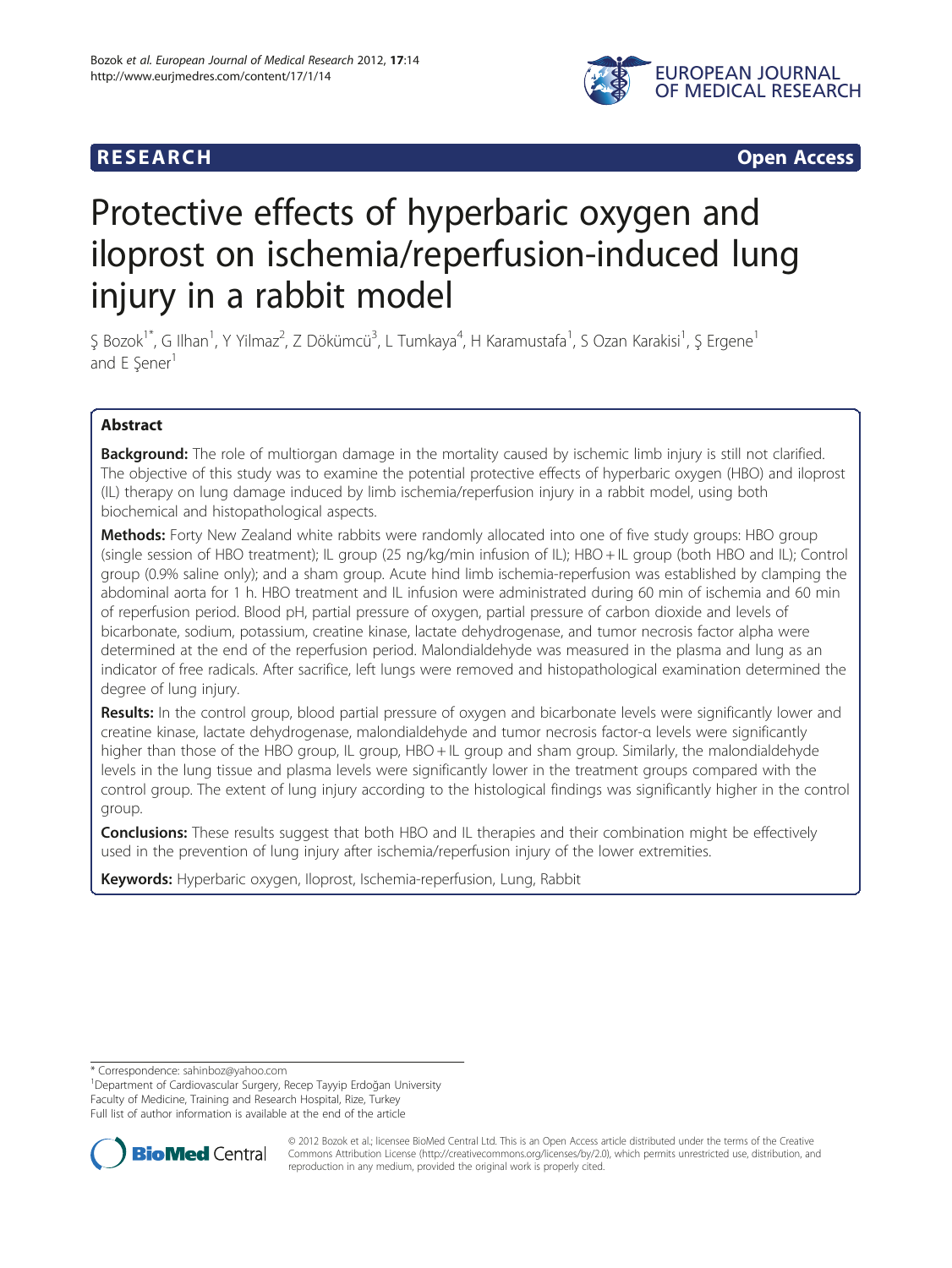# Background

Re-establishing perfusion after an ischemic period in a tissue worsens the initial ischemic injury. This process is known as ischemia/reperfusion injury (IRI) [\[1](#page-6-0)]. Surgical interventions that need temporary aortic cross clamping are followed by ischemia and reperfusion (I/R) of distal extremities. IRI may occur in an ischemic extremity or organ (local injury) or in distal parts far from ischemic areas. Intestinal I/R may be the source of proinflammatory mediators with the release of cytokines such as TNF-α, interleukin-1β and activation of polimorphonuclear cells, which play a major role in this injury [\[2](#page-6-0)]. In fact, TNF- $\alpha$  was reported as an essential cytokine in the inflammatory response after I/R, and as a pleiotropic cytokine that might trigger either cell death or proliferation. Free oxygen radicals at the very beginning of reperfusion are known to increase the harmful effect of injury [[3\]](#page-6-0). Free radicalinduced peroxidation of cell membrane macromolecules is an important element of IRI. Lipid peroxidation occurring during I/R is a chain reaction leading to the oxidation of polyunsaturated fatty acids that, in turn, disrupts the structure of biological membranes and produces toxic metabolites, such as malondialdehyde (MDA) [\[4\]](#page-6-0).

Remote organ damage caused by I/R of the lower limb targets the lungs, a fact which is of major importance. I/R of the lower limb leads to pulmonary edema by means of pulmonary vasoconstriction, pulmonary hypertension and a rise in alveolar membrane permeability [[2\]](#page-6-0). Various drugs have been reported to reduce IRI during aortic cross clamping [\[5,6](#page-6-0)]. Recently, studies have demonstrated that hyperbaric oxygenation (HBO) limits the consequences of IRI in various tissues [[7,8\]](#page-6-0). It has been proposed that HBO affects factors contributing to the pathogenesis of IRI, including neutrophils, the endothelium, inflammatory mediators, lipid peroxidation and microvascular blood flow [[8\]](#page-6-0). HBO treatment involves the inspiration of 100% oxygen intermittently for 60 to 90 min at a pressure higher than normal atmospheric pressure. Exposure to HBO increases the dissolved oxygen concentration in the arterial blood  $(pO_2)$  and enhances the rate of diffusion of oxygen into poorly perfused tissues [[9\]](#page-6-0). The neuroprotective effect of iloprost (IL), a stable prostacyclin analog, has received attention and has been used in some experimental studies. IL mimics the pharmacodynamic properties of prostacyclin, such as the inhibition of platelet aggregation, vasodilatation and cytoprotection [[10\]](#page-6-0). Pretreatment with IL decreases pulmonary injury after ischemia [[11\]](#page-6-0).

The aim of the present study was to examine the potential protective effects of HBO and IL on lung damage induced by limb I/R in a rabbit model, using both biochemical and histopathological aspects.

# **Methods**

The experimental procedure was in accordance with the Position of the American Heart Association on Research Animal Use [\[12\]](#page-6-0). Animal care complied with the Principles of Laboratory Animal Care as formulated by the National Society for Medical Research and the Guide for the Care and Use of Laboratory Animals (National Institutes for Health publication No. 5377–3, 1996). The experimental study was approved by the Animal Research Ethics Committee of Rize University Medical Faculty. All animals were given 5 days of adaptation to their environment prior to experiments. The room temperature was kept between 28 °C to 30 °C.

#### Experimental protocol

Forty New Zealand white male rabbits, weighing 2.5 to 3 kg, were randomly allocated into one of five study groups. The experiment was continued until eight animals in each group survived during the entire procedure and during the postoperative 4 h. The HBO group received a single session of HBO treatment the IL group received 25 ng/kg/min infusion of IL; the  $HBO + IL$ group received both HBO and IL; the control group received only 0.9% saline; and the fifth group was the sham group. HBO treatment and IL infusion were administrated during 60 min of ischemia and 60 min of reperfusion in the treatment groups.

Initial anesthesia was achieved with intramuscular ketamine (50 mg/kg) and xylazine (5 mg/kg) without endotracheal intubation; then followed by 25 mg/kg fractionally in order to allow the animals to have spontaneous respiration. All animals received a similar volume of maintenance fluids (0.9% sodium chloride, 20 ml/h) for the whole procedure. An arterial catheter (20-gauge) was placed in an ear artery to monitor blood pressure (Petas KMA 800, Ankara, Turkey). Each animal received 150 U/kg heparin intravenously for anticoagulation. Animals were placed in the supine position. The infrarenal abdominal aorta was exposed through a midline laparotomy incision and a transperitoneal approach, with the abdominal contents reflected to the right. The aorta was exposed from the left renal artery down to the aortic bifurcation. In all animals, except the sham controls  $(n = 8)$ , the aorta was cross-clamped just proximal to the aortic bifurcation using atraumatic arterial bulldog clamps (Vascu-statt, Scanlan International, St. Paul, MN, USA). The clamp was removed after 60 min and restoration of blood flow was verified visually. Four hours after the intervention, all animals were humanely killed by a lethal cardiac injection of pentobarbital (100 mg/kg), immediately after which a median sternotomy was used to extract lung tissues for histopathological examination by light microscopy and biochemical investigations by MDA assay. The left lungs were removed, fixed with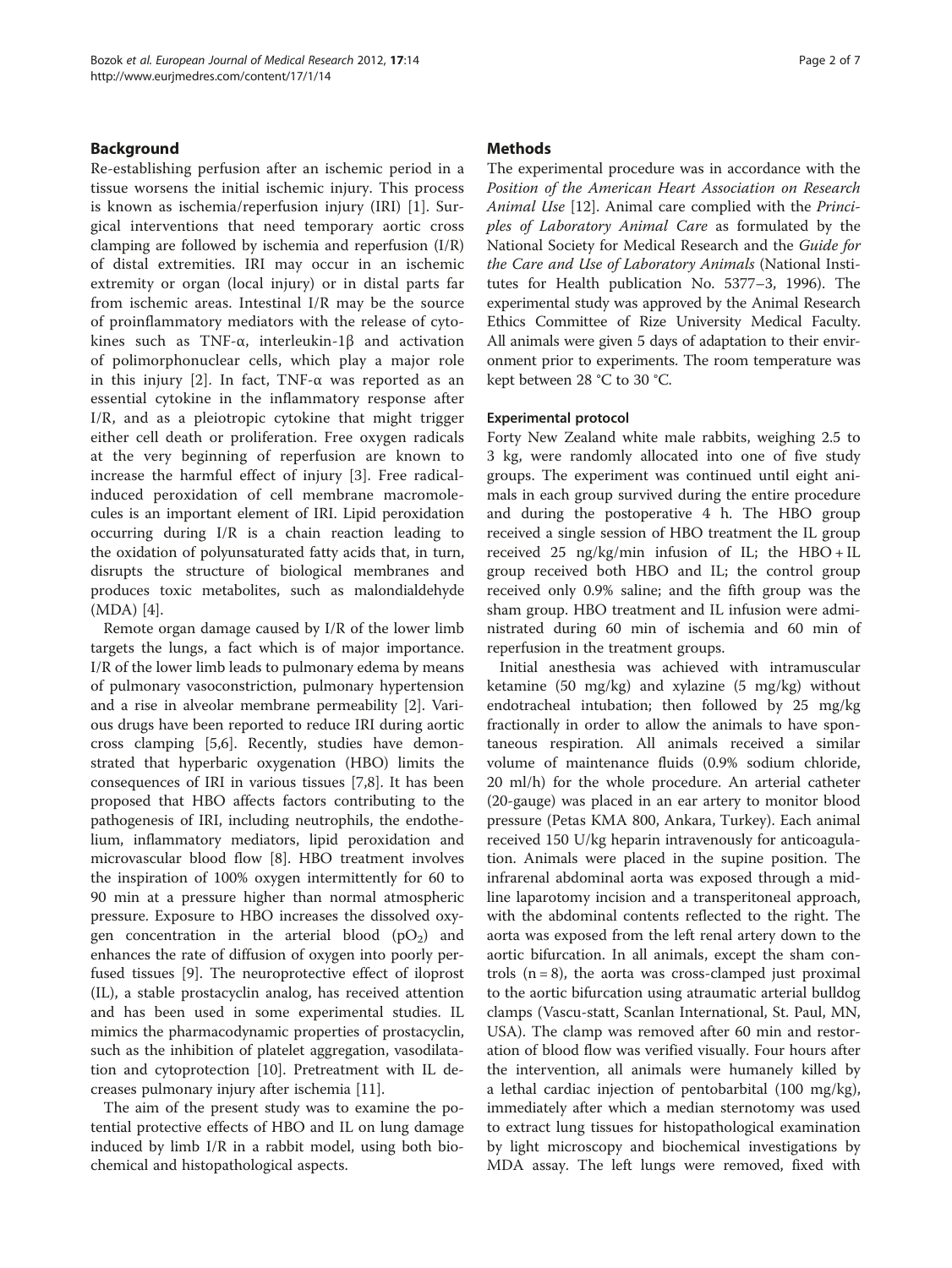10% tamponated formalin and stored for 24 hours. A sagittal section was obtained at the level of the hilum. These tissues were fixed again with 10% formalin for 2 days. Three animals died during the procedure, one in the HBO group during anesthetic induction, one in the IL group due to surgical intervention, and one in the sham group due to hemorrhage. They were excluded from the study.

#### Hyperbaric oxygen treatment procedure

Animals received HBO therapy in an animal monoplace chamber during 60 min of ischemia and 60 min of reperfusion period at 2.5 atmospheric pressure. Before pressurization, 100% medical oxygen was flushed through the chamber for 10 min to displace ambient air. The oxygen pressure was then increased slowly and reached 2.5 ATA in 5 min. The chamber was ventilated during HBO therapy to avoid carbon dioxide  $(CO_2)$ accumulation. Oxygen content was monitored continuously and maintained ≥98.5% (Nellcor:Draeger, Hemel Hempstead, Hertfordshire, UK). The concentration of  $CO<sub>2</sub>$  was not allowed to rise above 0.1%. An environmental control system maintained the inner temperature and relative humidity at  $25 \pm 1$  °C and  $50 \pm 20$ %, respectively. After 120 min at 2.5 ATA, the chamber was decompressed to normal atmospheric pressure in 5 min.

# Biochemical analysis

Blood pH,  $pO_2$  (mmHg),  $pCO_2$  (mmHg), bicarbonate (HCO<sub>3</sub>; mmol/L), sodium (Na<sup>+</sup>), potassium (K<sup>+</sup>), creatine kinase (CPK; IU/L), lactate dehydrogenase (LDH; IU/L) and TNF- $\alpha$  (pg/mL) values were determined 1 h after the onset of ischemia and 1 h after the onset of reperfusion. Blood pH,  $pO_2$ ,  $pCO_2$ ,  $HCO_3$ , Na<sup>+</sup> and K<sup>+</sup> values were determined using a blood gas analyzer (Ciba Corning Blood Gas Analyzer Model 860, Ciba Corning Diagnostics Corp., Irvine, CA, USA). Plasma CPK and LDH levels were measured in lithium heparinized plasma using automated enzyme reactions (automated analysis for Hitachi System 717, Boehringer Mannheim Diagnostica, Mannheim, Germany).

#### TNF-α assay and malondialdehyde assay

TNF-α assays were performed according to the method described by Pizarro *et al.* using the quantitative sandwich enzyme immunoassay technique (Quantikine M, R&D Systems, Minneapolis, MN, USA) [[13](#page-6-0)]. Lipid peroxidation in the lung tissue was evaluated by measuring the level of MDA, which is the end product of lipid peroxidation. MDA was measured in plasma and the lung as an indicator of free radicals. Plasma and tissue (lung) MDA levels were determined with spectrophotometry using thiobarbituric acid-reactive substances [[14\]](#page-6-0).

#### Histopathological assay

After standard tissue preparation, 5 μm tissue sections were obtained. The specimens were stained with hematoxylin-eosin and examined with light microscopy (Eclipse E200; Nikon, Tokyo, Japan). All histopathological changes were detailed in each lung tissue, including inflammatory cell infiltration, alveolar edema, congestion and preservation of the alveolar septum. At least two different sections were explored in each specimen. The same pathologist, who was blinded to the study, assigned a score of 0 to 4 on the basis of congestion, interstitial edema, polymorphonuclear leukocyte infiltration and alveolar hemorrhage as follows: 0, normal histological appearance; 1, mild and focal changes; 2, moderate and multifocal changes; 3, marked and multifocal changes; 4, marked and diffuse changes.

# Statistical analyses

Data were analyzed using the Statistical Package for Social Sciences (SPSS) software (version 10.0 for Windows). All differences associated with a chance probability of 0.05 or less were considered statistically significant. All data are presented as mean ± SD. Statistical analysis was performed using analysis of variance (ANOVA) test. One-way ANOVA test was followed by post-hoc Dunnett's test.

### Results

There was no statistically significant difference between the groups according to the preoperative, ischemia and reperfusion periods. Hemodynamic variables of all groups are shown in Table 1. Table [2](#page-3-0) shows mean values and SDs of pH,  $pO_2$ ,  $pCO_2$ , HCO<sub>3</sub>. Table [3](#page-3-0) shows Na<sup>+</sup>, K+ , CPK, LDH, plasma MDA and lung MDA levels. Preand postischemic mean arterial pressure was minimally lower in HBO and IL groups when compared with controls. Blood pH,  $PO<sub>2</sub>$ , and  $HCO<sub>3</sub>$  levels of the medicated groups were significantly higher than the levels of the control group. Plasma CPK, plasma MDA and lung MDA levels were significantly lower in the HBO group,

| Table 1 Hemodynamic parameters determined at the end |  |
|------------------------------------------------------|--|
| of the reperfusion period                            |  |

| <b>Groups</b>    | Mean<br>arterial<br>pressure<br>(mmHq) | Heart<br>rate<br>(bpm) | Central<br>venous<br>pressure<br>(mmHq) | Cardiac<br>rhythm |
|------------------|----------------------------------------|------------------------|-----------------------------------------|-------------------|
| <b>HBO</b> group | $64 + 10$                              | $132 + 25$             | $6 + 2$                                 | Sinus rhythm      |
| IL group         | $68 + 12$                              | $138 \pm 20$           | $8 + 3$                                 | Sinus rhythm      |
| HBO + IL group   | $66 \pm 8$                             | $136 \pm 18$           | $7 + 3$                                 | Sinus rhythm      |
| Control group    | $74 + 10*$                             | $154 \pm 28$           | $6 + 2$                                 | Sinus rhythm      |
| Sham group       | $65 + 6$                               | $134 + 15$             | $7 + 2$                                 | Sinus rhythm      |

\*Significantly higher than the treatment group by analysis of variance (P <0.05). Bpm: beats per minute; HBO: hyperbaric oxygenation; IL: iloprost.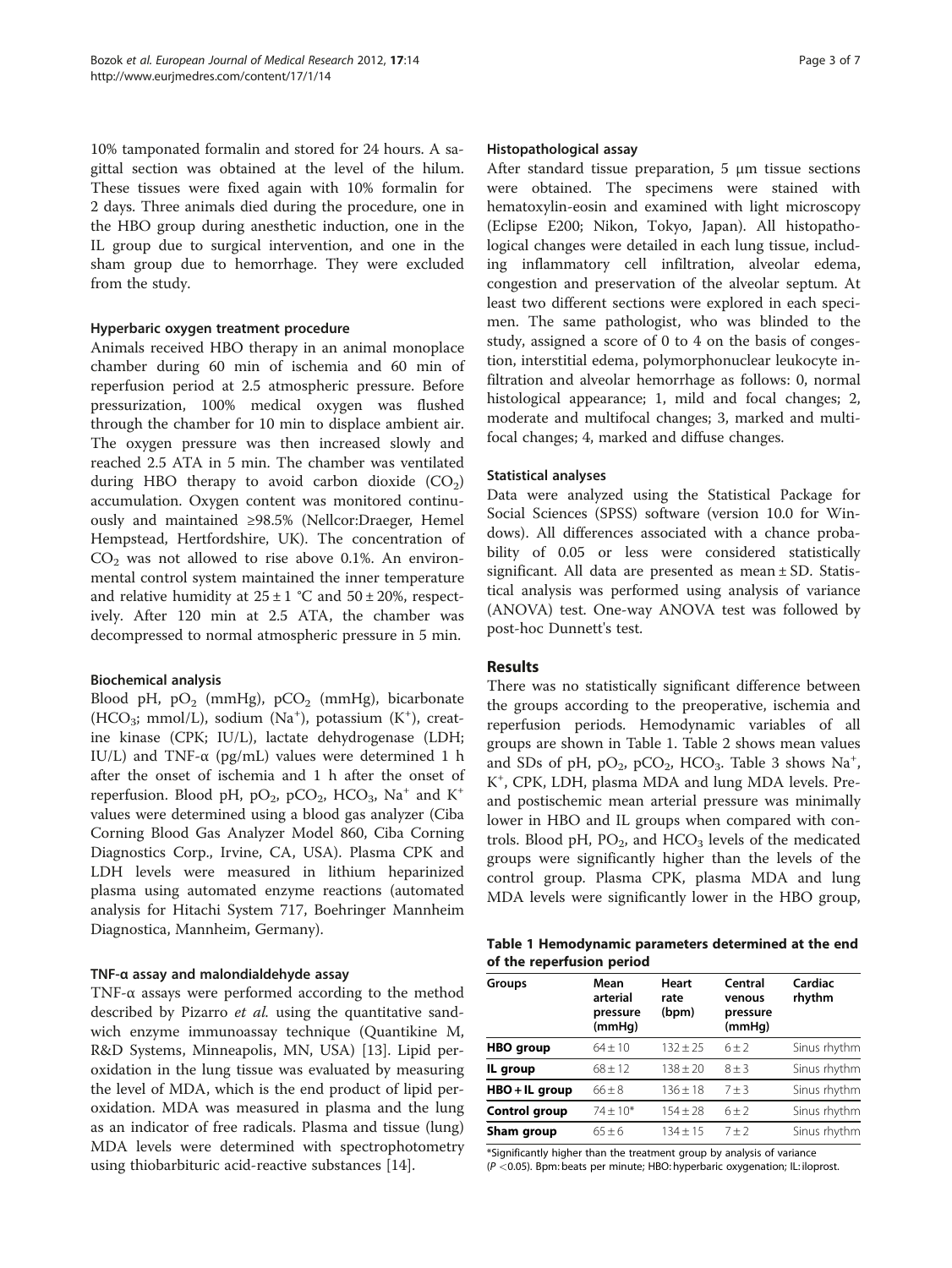<span id="page-3-0"></span>Table 2 Blood pH, partial pressure of oxygen, partial pressure of carbon dioxide and bicarbonate levels determined at the end of the reperfusion period

| Groups               | рH<br>pCO <sub>2</sub><br>pO <sub>2</sub><br>(mmHq)<br>(mmHg) |                   |                    | HCO <sub>3</sub><br>(mmol/L) |  |
|----------------------|---------------------------------------------------------------|-------------------|--------------------|------------------------------|--|
| <b>HBO</b> group     | $7.23 \pm 0.32$                                               | $96.80 \pm 7.02$  | $42.60 + 4.50$     | $16.42 + 5.3$                |  |
| IL group             | $7.24 \pm 0.40$                                               | $95.78 \pm 6.35$  | $43.75 \pm 5.30$   | $15.44 + 7.2$                |  |
| HBO + IL group       | $7.22 \pm 0.38$                                               | $97.09 + 7.06$    | $42.09 \pm 4.08$   | $16.75 + 5.5$                |  |
| <b>Control group</b> | $7.14 + 0.10*$                                                | $76.10 \pm 6.90*$ | $49.84 \pm 6.3$ ** | $9.12 + 6.8*$                |  |
| Sham group           | $7.23 + 0.22$                                                 | $94.05 + 4.05$    | $44.02 + 4.20$     | $17.56 + 6.2$                |  |

\*Significantly lower than the treatment groups by analysis of variance  $(P < 0.05)$ ; \*\*significantly higher than the treatment groups by analysis of variance ( $P < 0.05$ ). HBO: hyperbaric oxygenation; HCO<sub>3</sub>: bicarbonate; IL: iloprost:  $pCO_2$ : partial pressure of carbon dioxide;  $pO_2$ : partial pressure of oxygen.

IL group, HBO + IL group and sham group than those of the control group. Administration of HBO and/or IL suppressed MDA increase in plasma  $(P < 0.01)$  and in the lung tissue ( $P < 0.01$ ). Compared with the control group, serum TNF-α levels in the treatment groups and the sham group were found to be significantly lower in the reperfusion period. Furthermore, combined therapy of HBO and IL was shown to be more effective than either treatment given singly (Table 4).

Histopathological findings are summarized in Table [5](#page-4-0). Diffuse severe ischemic lung injury, characterized by bleeding, edema and interstitial congestion, was significantly lower in the HBO group, IL group,  $HBO + IL$ group and sham group ( $P < 0.01$ ). In addition, the histopathological score was significantly lower  $(P \le 0.01)$ in the HBO group, IL group, HBO + IL group and sham group when compared with the control group (Figures [1](#page-4-0),[2](#page-4-0),[3](#page-4-0) and [4\)](#page-5-0). There was no significant difference between groups according to the other parameters.

#### **Discussion**

The aim of the present study was to examine the potential protective effects of HBO and IL on lung damage induced by limb I/R. Our main finding was that both HBO and IL attenuate lung injury. Furthermore, combined therapy of HBO and IL was shown to be more effective than either treatment given singly.

| Table 4 Serum tumor necrosis factor alpha values         |  |  |  |  |  |
|----------------------------------------------------------|--|--|--|--|--|
| determined preoperatively, on the first hour of ischemia |  |  |  |  |  |
| and on the first hour of the reperfusion period          |  |  |  |  |  |

| Groups           | Preoperative<br>(pq/mL) | <b>First hour</b><br>of ischemia<br>(pq/mL) | First hour of<br>reperfusion<br>(pq/mL) |
|------------------|-------------------------|---------------------------------------------|-----------------------------------------|
| <b>HBO</b> group | $12 \pm 2.2$            | $362 + 41.9$                                | $152 \pm 23.48$                         |
| IL group         | $9 + 2.4$               | $346 + 47.6$                                | $147.25 \pm 22.78$                      |
| HBO + IL group   | $14 + 2.1$              | $314 + 53.1$                                | $144.88 + 32$                           |
| Control group    | $10 + 2.1$              | $654 + 40.2*$                               | $484.38 + 40.45$                        |
| Sham group       | $8 + 2.03$              | $168 \pm 11.9$                              | $46.25 \pm 8.35$                        |
| Ρ                | 0.884                   | 0.001                                       | 0.001                                   |

\*Significantly higher than the treatment groups by analysis of variance (P <0.05). HBO: hyperbaric oxygenation; IL: iloprost.

Although it is not clear why the lungs are more susceptible to injury than other remote organs (kidney, heart, liver and so on) after I/R of the lower limbs, we know that humoral mediators activate polymorphonuclear leukocytes, lead to aggregation at the lung capillaries, and adhere to the vascular endothelium, activating secretion of lysosomal enzymes that injures the lungs [[15\]](#page-6-0). It has been shown that inflammatory cells like macrophages and mast cells in lungs produce inflammatory mediators and exaggerate reperfusion injury [[16](#page-6-0)]. Lung injury after lower limb I/R causes pulmonary dysfunction characterized by interstitial edema and this leads to sustained ventilator and inotropic assistance and causes considerable mortality and morbidity. In ischemic injury, the basic therapy is surgical. Various drugs (aprotinin, alpha tocopherol, L-arginine, tacrolimus, ascorbic acid and others) were shown to be experimentally and clinically effective in reducing lung injury after lower limb ischemia reperfusion [[17](#page-6-0),[18](#page-6-0)]. The reduction or prevention of neutrophil activation and sequestration would reduce the incidence of IRI lung injury. This hypothesis has been supported by studies in which it has been shown that the depletion of neutrophils ameliorates IRI lung injury [\[19](#page-6-0)].

The beneficial effects of HBO may be attributable to its ability to reduce neutrophil activation and sequestration in IRI. Studies in animal models have shown that HBO enhances fibroblast replication and collagen

Table 3 Blood sodium and potassium levels, plasma lactate dehydrogenase and malondialdehyde levels and lung tissue malondialdehyde levels determined at the end of the reperfusion period

| <b>Groups</b>    | Sodium           | Potassium     | Lactate dehydrogenase<br>(IU/L) | Plasma malondialdehyde<br>$(\mu mol/L)$ | Lung malondialdehyde<br>$(\mu mol/L)$ |
|------------------|------------------|---------------|---------------------------------|-----------------------------------------|---------------------------------------|
| <b>HBO</b> group | $141.36 \pm 4.3$ | $4.3 + 1.2$   | $622.22 + 146.5$                | $21.60 \pm 2.3$                         | $238.04 + 36.11$                      |
| IL group         | $140.52 + 3.8$   | $4.6 + 1.1$   | $627.44 \pm 134.2$              | $24.19 \pm 2.8$                         | $240.06 + 32.03$                      |
| $HBO + IL$ group | $142.40 + 4.1$   | $4.3 + 1.0$   | $626.50 + 138.3$                | $22.30 + 2.2$                           | $236.90 + 25.02$                      |
| Control group    | $146.32 + 4.4$   | $5.2 + 0.9$   | $646.83 + 167.2*$               | $30.12 + 1.4*$                          | $252.07 + 46.21*$                     |
| Sham group       | $143.60 + 7.2$   | $4.4 \pm 1.2$ | $625.10 + 144.3$                | $23.63 + 0.13$                          | $238.08 + 35.39$                      |

\*Significantly higher than the treatment groups by analysis of variance ( $P < 0.05$ ). HBO: hyperbaric oxygenation; IL: iloprost.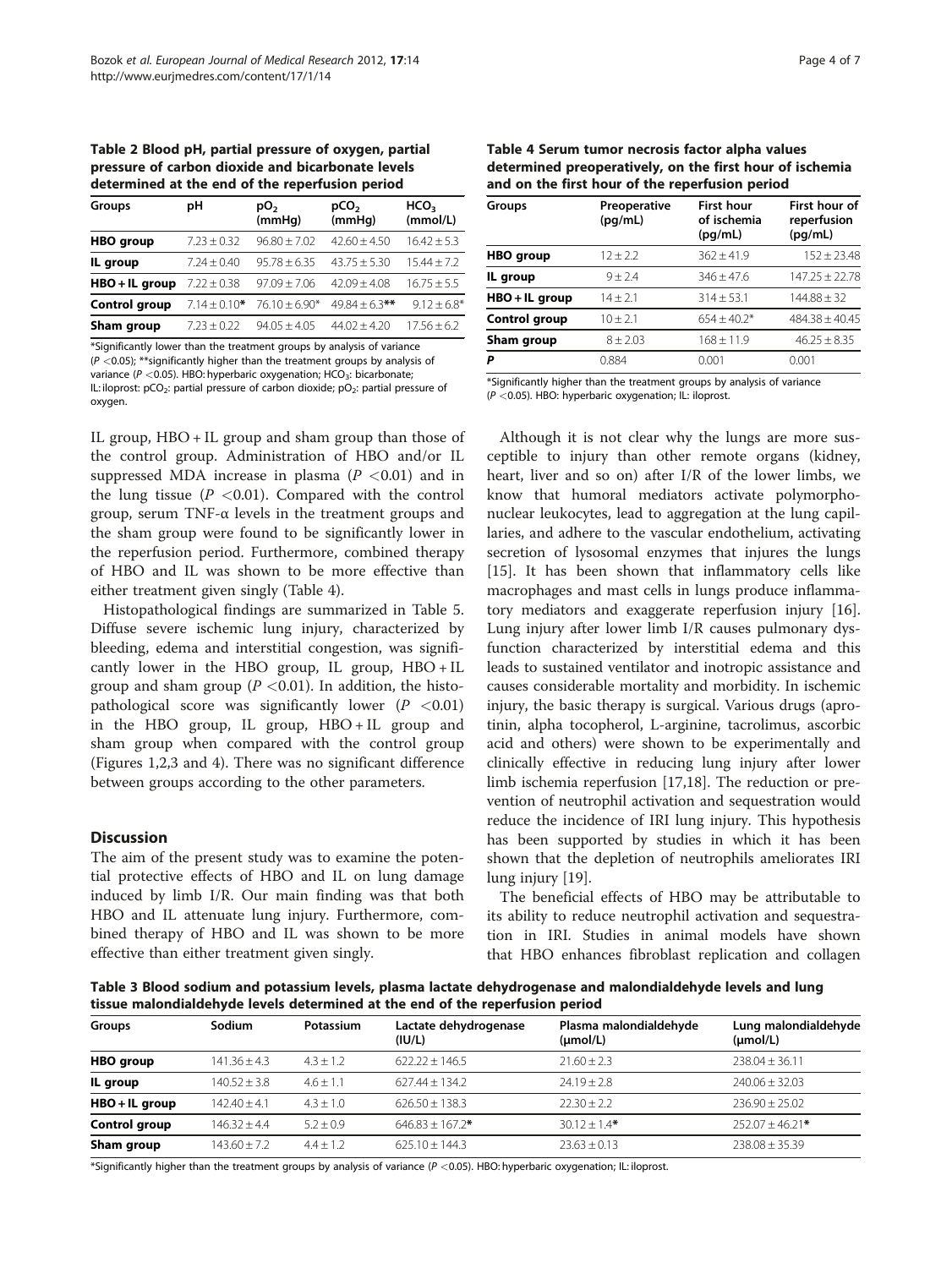<span id="page-4-0"></span>Table 5 Histopathological results determined at the end of the reperfusion period

| Groups                   |    | Grade 0 Grade 1 Grade 2 Grade 3 Grade 4 |                          |
|--------------------------|----|-----------------------------------------|--------------------------|
| HBO group $(n=8)$        |    |                                         | $\overline{\phantom{a}}$ |
| IL group $(n=8)$         |    |                                         | $\overline{\phantom{a}}$ |
| HBO + IL group $(n=8)$ 2 |    |                                         | $\overline{\phantom{a}}$ |
| Control group $(n=8)$    |    |                                         | *י 2                     |
| Sham group $(n=8)$       | -3 |                                         | $\overline{\phantom{a}}$ |
|                          |    |                                         |                          |

\*Significantly higher than the treatment groups by Chi-square test ( $P < 0.05$ ). HBO: hyperbaric oxygenation; IL: iloprost.

formation in scar tissue, improves neovascularization of ischemic tissue and decreases edema [\[20,21](#page-6-0)]. HBO has also been shown to reduce leukocyte adherence to venular endothelium in I/R of skeletal muscle, suggesting a reduction in the inflammation of the postischemic tissue [\[22\]](#page-6-0). The mechanisms behind this effect are not known, but the limited amount of available experimental data indicate that HBO, directly or indirectly, interacts with mediators that control the local inflammatory response [\[23](#page-6-0)]. Because HBO has been shown to exert anti-inflammatory effects in experimental skeletal muscle ischemia, it could have anti-inflammatory effects in other types of inflammation as well, although the most probable explanation for the reduction in the local inflammation in ischemia is a reduction in local ischemic tissue damage. In an intestinal IRI model, rats underwent 90 min of reperfusion after 2 h of ischemia. HBO was administered during the reperfusion period and a significant reduction in lung neutrophil sequestration was observed [\[8\]](#page-6-0).

The beneficial effect of HBO on lung neutrophil sequestration may be achieved when it is administered during either the period of ischemia or the reperfusion. Rossman et al. reported that perfusing the lumen of the intestine with oxygenated perfluorocarbon during a period of ischemia reduced mucosal injury and associated lung



injury [[24](#page-6-0)]. Ueno et al. showed that early posthepatectomy HBO treatment decreased neutrophil activation and improved the outcome [[25](#page-6-0)]. Convincingly, HBO should be administered as early as possible during I/R to obtain a favorable effect. In our study, both HBO and IL therapies were administered from the beginning of ischemia and continued during the reperfusion period.

There is disagreement concerning HBO therapy in IRI, due to the hypothesis that HBO can cause an increase in reactive oxygen derivatives, which can lead to tissue damage by lipid peroxidation when present in excess [[26\]](#page-6-0). However, Chen et al. reported that HBO reduces lipid peroxidation in hepatic ischemia reperfusion [\[27](#page-6-0)]. Similarly in another study it was pointed out that HBO therapy at an appropriate pressure and within the appropriate time period reduces free oxygen radicals in animals [[28\]](#page-6-0). It was noted that HBO therapy is safe using a standard protocol, with a pressure of not more than



Figure 1 Healthy lung tissue without ischemic injury (hematoxylin and eosin × 200). Hyperbaric oxygenation + iloprost group.



Figure 3 Moderate degree of ischemic lung injury characterized by interstitial septal thickening and bleeding areas (+++) (hematoxylin and eosin × 200). Iloprost group.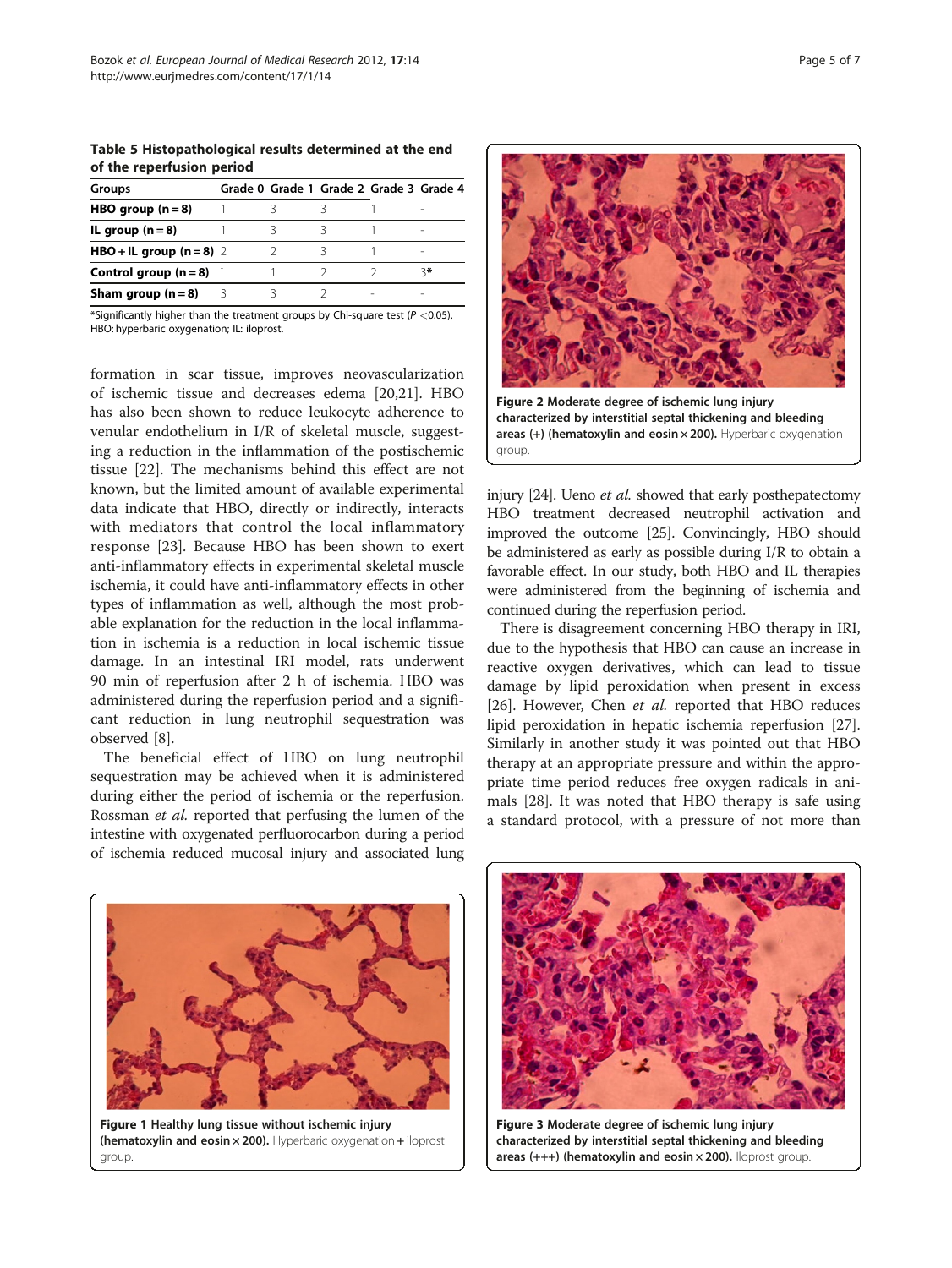<span id="page-5-0"></span>

3 atm and a therapy session under 120 minutes. The protective effect of HBO in this study shows that it suppresses the specific enzymes that catalyze lipid peroxidation.

Iloprost, a stable prostacyclin analog, acts as a membrane stabilizer and inhibits the function of neutrophils, which are potential mediators of I/R injury. Iloprost also decreases white blood cell aggregation and adhesion to the vascular endothelium, superoxide radical production from stimulated canine and human neutrophils, and free radical formation in myocardium subjected to ISI [\[29](#page-6-0)]. Iloprost had demonstrated its protective effects when infused during the clamping period in previous studies [[30,31\]](#page-6-0). We obtained the dosage of the agent from a study performed by Katircioglu et al. [[30](#page-6-0)]. In that study, administration was started at a lower rate before the aortic occlusion, and increased to the definitive dose of 25 ng/kg/min. Instead of doing this, we started directly at the definitive level to obtain the maximal physiologic effect before aortic occlusion. We did not perform a separate dose–response effect experiment. IL infusion was administrated during 60 min of ischemia and 60 min of reperfusion in the treatment groups.

In the present study, plasma MDA levels, serum LDH levels and arterial blood gas were measured to evaluate the I/R damage. Clinical research in the area of lipid peroxidation has been hampered by the lack of a valid biomarker. One of the most frequently used biomarkers providing an indication of the overall lipid peroxidation level is MDA [\[32\]](#page-6-0). MDA, a more stable and longer-living product of lipid peroxides, is often assayed as reflecting lipid peroxidation level. MDA is a marker that increases during reperfusion as an indicator of free radicals. Plasma and lung MDA levels in the control group were found to be significantly higher in the reperfusion period.

The involvement of neutrophils in I/R lung injury is important [[8\]](#page-6-0). Neutrophils are activated during ischemia, and their adhesiveness and rigidity increase. During reperfusion, activated neutrophils are trapped within the lung and adhere to endothelial cells, generating oxidants and proteases [\[33](#page-6-0)]. Many mediators induce neutrophil activation, including TNF-α. The involvement of TNF-α in IRI is evidenced by two facts, that the production of TNF-α increases in IRI [[34,35\]](#page-6-0) and that the blockade of TNF-α activity reduces I/R-induced lung injury [\[35](#page-6-0)]. Yang et al. hypothesized that the suppressing effect of HBO on TNF-α production contributes to a reduced I/R-induced acute lung injury [\[36](#page-6-0)]. Our results support their hypothesis. Compared with the control group, serum TNF-α levels in the treatment groups and the sham group were found to be significantly lower in the reperfusion period. The histological lung injury score of the combined therapy group  $(HBO + IL)$  was not statistically different from the single therapy groups. However, the score in the HBO + IL group was (although statistically not significant) better than both the HBO group and IL group.

When the hemodynamic data were evaluated, no significant changes were seen in the vital signs of the animals. In the present study, the arterial blood gas samples were collected in the reperfusion period. Products of anaerobic metabolism enter the systemic circulation following the unclamping of the aorta. The level of  $CO<sub>2</sub>$ released from ischemic tissue may increase during the clamping [\[37\]](#page-6-0). Because the blood circulation and oxygen delivery to the tissues decrease, the cellular metabolism supplies the required energy from the high-energy phosphates and lactic anaerobic method. This in turn causes increases in the lactate levels. Lactate levels can increase rapidly in the blood together with the release of the clamp [[32](#page-6-0)]. The serum LDH level in the control group was found to be significantly higher in the reperfusion period.

# Conclusion

The present study showed that both HBO and IL reduce lipid peroxidation. Furthermore, combined therapy of HBO and IL was shown to be more effective than either treatment given alone. We also hypothesize that the combined effect may be related to the IL minimizing the side effects of HBO with its antioxidant property, and strengthening the effect of HBO by lowering lipid peroxidation.

#### Abbreviations

ANOVA: Analysis of variance; CPK: Creatine kinase;  $CO<sub>2</sub>$ : Carbon dioxide; HBO: Hyperbaric oxygen; IL: Iloprost; I/R: Ischemia and reperfusion; IRI: Ischemia/reperfusion injury; K: Potassium; LDH: Lactate dehydrogenase; MDA: Malondialdehyde; Na: Sodium; pCO<sub>2</sub>: Partial pressure of carbon dioxide; pO2: Partial pressure of oxygen; SD: Standard deviation; TNF-α: Tumor necrosis factor alpha.

#### Competing interests

The authors declare that they have no competing interests.